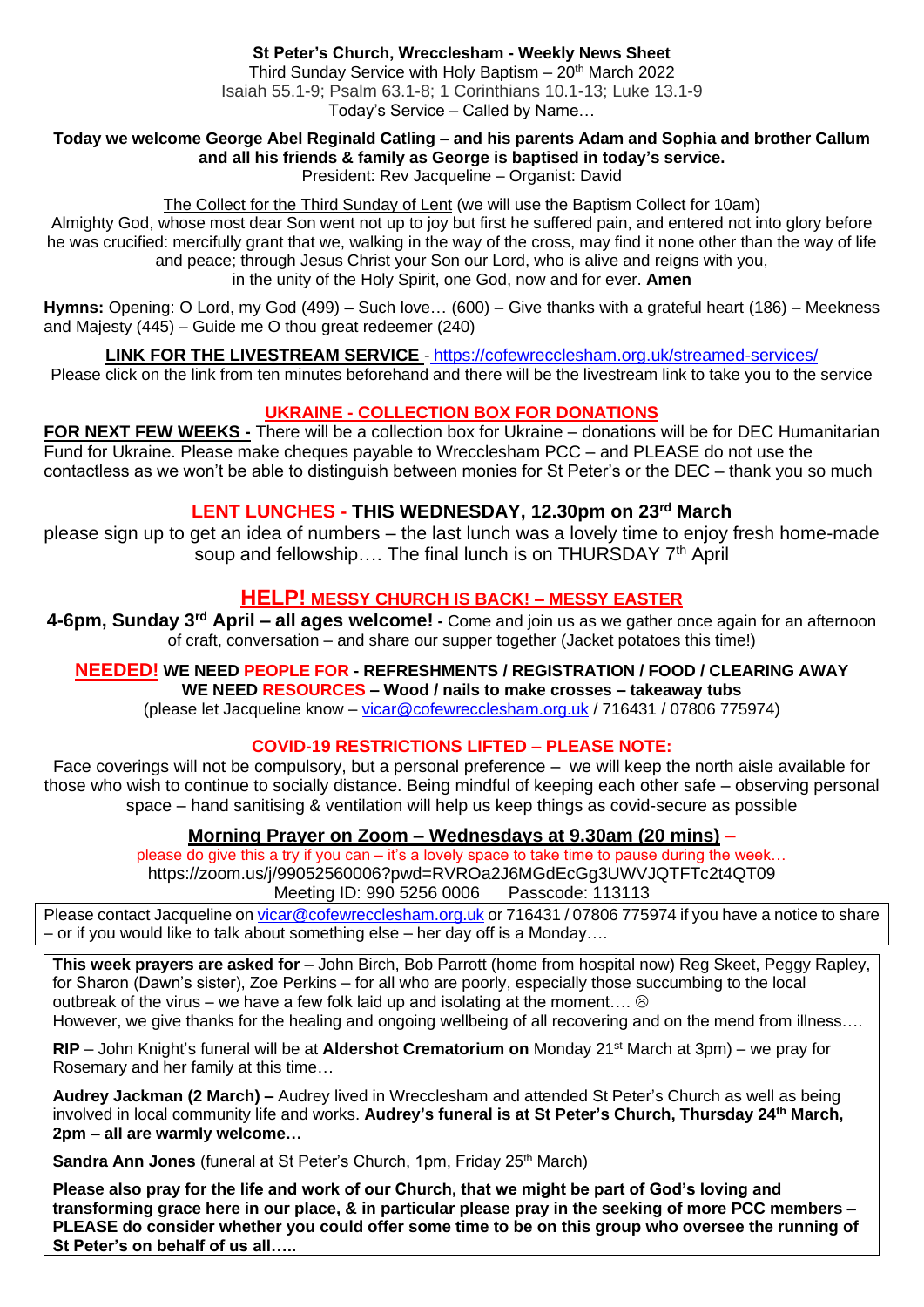### **NEW! EASTER GARDEN**

**we would love people to contribute a pot of flowers for the stoned area - (it looked beautiful last year) – PLEASE BRING YOUR POTS – READY TO BE IN BLOOM FOR EASTER DAY - BY SUNDAY 27TH MARCH (you could bring it to the service) - so Wendy & Co can begin to create the garden YOU CAN TAKE YOUR POTS HOME AFTER EASTER!** Please contact Wendy - 721791 – [wcoxell@yahoo.co.uk](mailto:wcoxell@yahoo.co.uk)

## **FRIENDS OF ST PETER'S – a plea from Jacqueline**

We are hoping to form a 'Friends of St Peter's' that will attract supporters - people who love their parish church but who might not necessarily want to worship – but would like to see the fabric of the building and the sustainability of its presence in Wrecclesham flourish for the future.

**I need some help to get this off the ground – please speak to me if you or anyone you know might be able to be part of the working group to make this happen.** In the meantime, please pray into this idea – this is the best option we have right now to ensure that St Peter's will be able to operate as a viable church…

### **LENT - ongoing**

**MEDITATION** - 'Walking with Jesus towards Easter' – Six sessions beginning 8.30am Saturday 5<sup>th</sup> March – **(**a nourishing experience and beautifully presented – thoroughly recommended to help with engaging with a deeper meaning to Lent – thank you so much Kathryn, Jacqueline

A series of meditations from Luke's gospel on Saturday mornings, from March 5<sup>th</sup> to April 9<sup>th</sup>, 8.30am start to finish by 9.30am, with opportunity to leave at 9am, if you wish. **Click on the link to join the group…** 

Zoom code:<https://zoom.us/j/95023083719?pwd=cFZuclV2dUhiOXNqYnc1UnhZaTB6dz09> Meeting ID: 950 2308 3719 Passcode: 670517

**Please let Kathryn Beesley know if you are at all interested in participating or have any questions. Phone: 724366 or email: kathryn@abeehive.co.uk**

**LENT COURSE CONTINUES THURSDAYS AT THE VICARAGE** – **Daring to see God now** – a fiveweek course beginning 8pm Thurs  $10<sup>th</sup>$  March – see attached and the poster at church ...

## **NEW – SAVE THE DATE!**

**SATURDAY 7TH MAY – CHICKEN-FOOT NIGHT - COMES TO ST PETER'S!**

A brilliant dominoes-based game plus chicken supper

Hosted by Wendy & Jacqueline who say 'trust us – you'll love it!'  $\odot$  More info to follow....

#### **CHOIR / SINGING GROUP** - **TIM WOULD LOVE TO HAVE SOME SINGERS AROUND HIM AS HE PLAYS THE ORGAN – PLEASE HAVE A CHAT WITH HIM – it's all informal!** ☺

AND DAVID would like a singing group for 1<sup>st</sup> and 3<sup>rd</sup> Sundays, i.e. singing one or two new songs before the service for example… **Please see Tim or David If you are interested to know more – it will be lovely to revive some of our choral tradition and begin something new…** ☺

**HYMNS – you can choose! –** If you have a hymn that you would particularly like to sing to acknowledge an anniversary or just because you like it, please let Jacqueline know and we can make it happen!  $\odot$ 

#### **CALLING PEOPLE TO JOIN THE SMALL GROUPS WHO MEET TO PREP/PLAN/KEEP AN EYE ON THE VARIOUS THINGS THAT HELP MAKE ST PETER'S TICK OVER:**

**Fabric and Finance Group – Events & Fundraising Group – Worship & Spirituality Group** Please speak to Rob or Jacqueline if you would like to chat about offering some time and talent for St Peter's in the name of the Lord!  $\odot$ 

**Rob has been chair of the Events Group but has less time at the moment and is standing down** – PLEASE DO CONSIDER JOINING US – EVEN TO BE CHAIR (although we all chip in  $\circledcirc$ ) – TO HELP CONJOUR UP SOME NEW IDEAS AND WAYS TO RAISE MONEY AND HAVE FUN AT THE SAME TIME!  $\odot$ 

**A CALL FOR PCC MEMBERS, PLEASE! –** we will be thin on the ground of PCC members at the next APCM – please do think about coming on board with this – we meet every two months to think about the business and spiritual side of the church because actually – there is no separation, we can't do one without the other – **Please do pray about this and see if you might be able serve in this way.** Please see Jacqueline or Rob or any of the current PCC members if you would like to know more….

**PRESENTATION BY MOIRA – 'I will be giving a presentation** on Boundstone in the 1960's to the Wrecclesham History Group on the 9th April in St Peter's Church beginning at about 10.30 am. The visuals will be done by Roy Waight with me doing the commentary. Guests will be welcome. This will be based on the booklet of the same title. Warm wishes, Moira Davies.'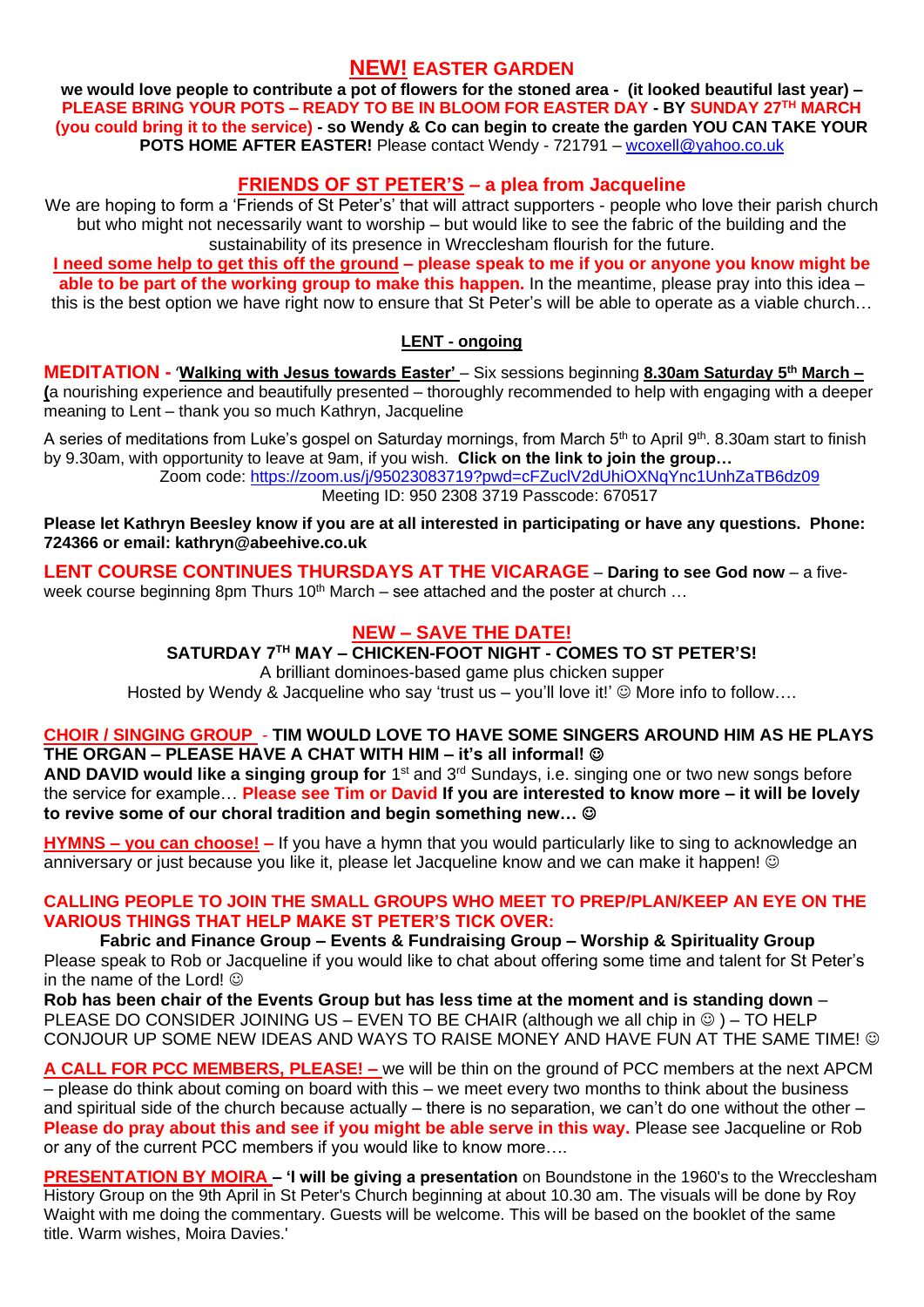**Calling all budding article-writers – for the Parish Magazine! –** Roger and the team are doing a stirling job keeping the magazine published and delivered – thank you team magazine! However in order to keep articles interesting it would be good to have **some offers of articles which could be anything at all** – from holiday memories – hobby interests – favourite book reviews – poems – anything at all! **Please be bold and share with us snippets of interest that will interest us all!** ☺ **If you can take part please let Jacqueline know** – [vicar@cofewrecclesham.org.uk](mailto:vicar@cofewrecclesham.org.uk) – Tel: 716431 - and you can liaise about which month you would like to choose.

**BAPTISM AND/OR CONFIRMATION: Affirming our faith – all ages:** if you would like to consider affirming your journey of faith through Baptism and/or Confirmation, then please come and speak to Jacqueline about preparing for this very special occasion – it will be lovely to share the journey with you....  $\circledcirc$  (07806 775974 / 01252 716431 – [vicar@cofewrecclesham.org.uk](mailto:vicar@cofewrecclesham.org.uk) )

### **Thank you**

- Thank you to everyone who made this week's services run smoothly and to our servers, stewards, readers and intercessors – and musicians who give their time and efforts into make our services run well and reverently – we are blessed….
- To the REFRESH team this month Kathryn, Jonathan, Shirley, Zoe, Rob, Sam, Susan it was a lovely gathering – 23 children and 22 adults enjoying some relaxed worship, tea/toast, craft and some time to chat and catch up…
- To Kathryn, Zoe, David, Rob and Sam who helped to put together a gathering service for Ukraine held here on Wednesday evening – very moving and it was good to gather in solidarity with Ukraine.
- To the PCC who met on Wednesday to think about the day to day running of St Peter's and especially to Pat and Naomi – it was their last PCC meeting  $\odot$  - but more about that and how grateful we are to them at the APCM. We are also delighted to say that we have successors for both the Treasurer and Secretary positions – and a huge thank you to Colin Durrant (Treasurer) and Judith Araque (PCC Secretary) for taking on these service positions – we are delighted and most thankful!  $\odot$
- A continuing thank you to those who are quietly keeping the grounds looking nice and tidy and cared for what a blessing….

**Farnham Assist** have published their new social events Programme – Farnham Assist reach out to older people who live alone or who are carers – there are fliers at the back of church. Please do take one if you or anyone you know might benefit from becoming part of the Farnham Assist community – monthly Sunday lunches – pie & pint club for gentlemen – knit & natter – Ladies pub lunches – day trips & walks – and transport to help – it's all there…  $\odot$ 

#### **Lion's Project Wenceslas fighting fuel poverty**

On the 25<sup>th</sup> Nov the Lions are launching their initiative encouraging people to share their winter fuel allowance with those who need extra funds. With the rise in fuel prices, donating this year is more important than ever. The money goes straight to utility companies and allows fuel cards to be topped up; there is no limit on the relief as well. If you know anyone in need, please refer them to the Lions, a referral can come from any organisation. Attached is the application form for referring someone. For detail[shttps://www.lionsgiving.co.uk/Appeal/farnhamwenceslas](https://www.lionsgiving.co.uk/Appeal/farnhamwenceslas)

**COLLECTING BOX FOR USED STAMPS –** The box is at the back of the Church in aid of the RNIB and Wendy will send them of in the New Year – thank you, Wendy!

**WRECCLESHAM OVER 60'S –** On 2nd and 4th Tuesdays of each month @ 1.30pm – a lovely group meet at the Leverton Hall – please pick up a leaflet for information….

REMINDER – A short version of **Daily Prayer is available on the Church of England Website and as an App.** <https://www.churchofengland.org/prayer-and-worship/join-us-service-daily-prayer> [Download Time To Pray app](https://www.chpublishing.co.uk/apps/time-to-pray)  [Access the text online](https://www.churchofengland.org/prayer-and-worship/join-us-in-daily-prayer/prayer-during-day-contemporary-Saturday-30-January-2021)

#### **Farnham Foodbank** – THE BASKET IS NOW LOCATED AT THE CHURCH!

- **Please only donate long-life goods – fresh and perishable goods cannot be accepted –** thank you for all that you contribute
- Please continue to put donations in the basket at St Peter's, and Lizzy Hendry & Stephanie Robinson will kindly be taking the food to the Foodbank. **Jacqueline holds Foodbank vouchers** - please contact her if you or anyone you know would benefit. They urgently need – **Savoury Biscuits and crackers - washing detergent and cooking sauces – this was @ 13th March**

St Peter's WhatsApp Group – a lovely way to share little bits and pieces of our daily lives and thoughts – Please be in touch with Jacqueline 07806 775974 or [vicar@cofewrecclesham.org.uk](mailto:vicar@cofewrecclesham.org.uk) who can pass your details to Naomi....

Schroder Trust - Funding is available from the Schroder Trust for Wrecclesham residents and organisations who are in need of assistance – please speak to Rob Durrant, Rev Jacqueline or Jack Crawford for further information and Farnham Town Council for the application form - [https://www.farnham.gov.uk/services/grants/the-isabella](https://www.farnham.gov.uk/services/grants/the-isabella-schroder-trust)[schroder-trust](https://www.farnham.gov.uk/services/grants/the-isabella-schroder-trust)